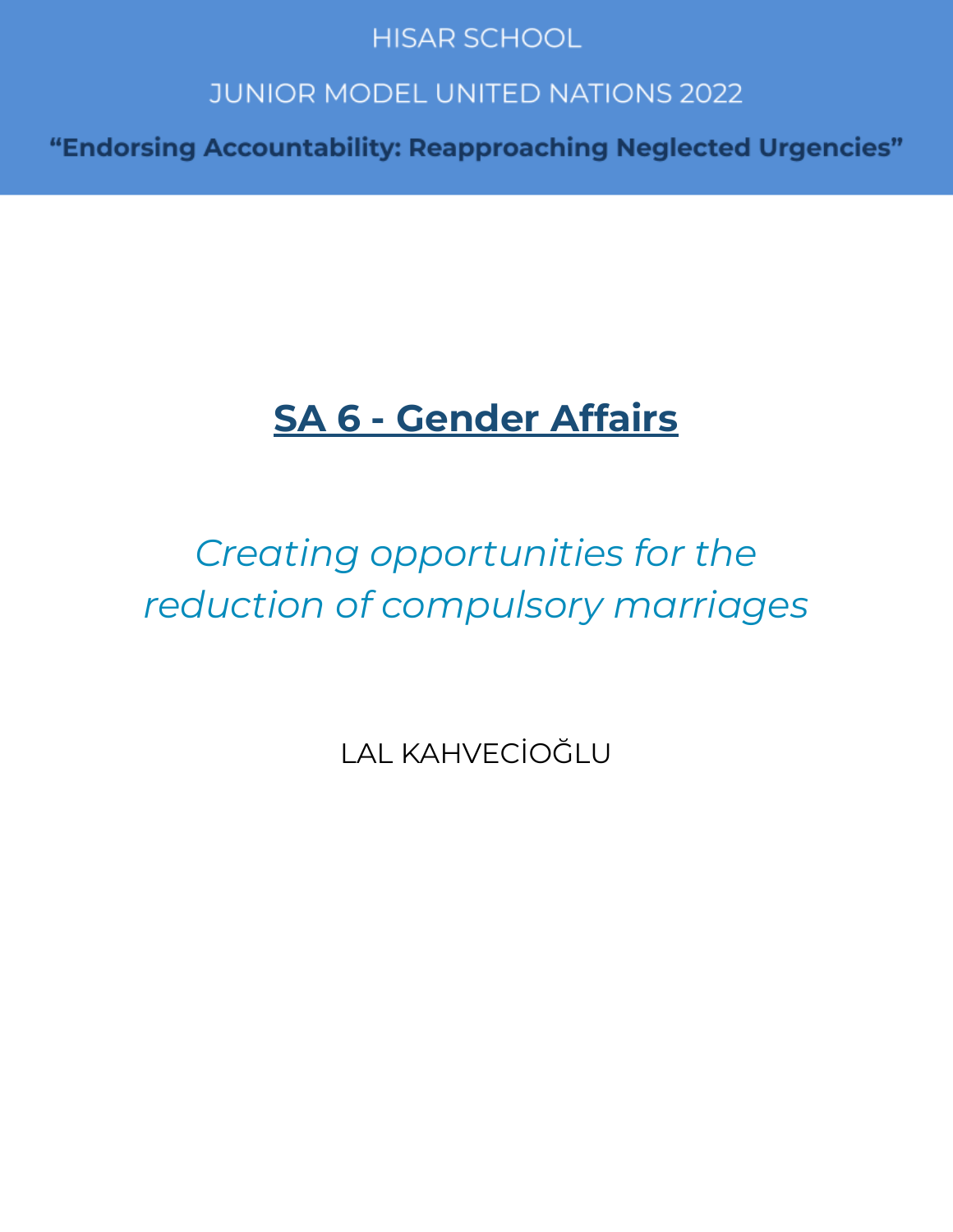



**Forum:** Gender Affairs (SA6)

**Issue:** Creating opportunities for the reduction of compulsory marriages

**Student Officer:** Lal Kahvecioğlu - Deputy Chair

#### **Introduction**

Compulsory marriage occurs when one or both spouses are forced to marry without consent. This kind of marriage can occur in the form of forced adult marriage or early, child marriage for many different reasons. Some of these reasons may include, cancellation of a debt, financial stability in the household, settling a dispute, abduction of an armed group, misunderstood religious beliefs, and preventing stigmatization caused by sexual abuse. Once the marriage occurs, there is a high risk that abuse and exploitation will occur or continue in the marriage. Although forced marriage impacts both sexes, girls and women are at higher risk to be a victim of such marriage. According to the 2016 report of the International Labour Organization (ILO), 84 percent of the victims are girls or women.<sup>[3]</sup> In recent years, with the effect of the COVID-19 virus and the lockdowns the world underwent because of it, forced marriages, especially in the form of child marriage, started to increase and the victims of such marriages started to experience higher rates of violence and abuse in the household.

#### **Definition of Key Terms**

**Consent:** The dictionary definition of consent is "to agree or to do or allow something: to give permission for something to happen or be done, to give assent or approval" (Merriam Webster Dictionary) UN Women reports also state that if the person who is giving the consent seems worried or unsure, the consent will be invalid. [13]

**Child Marriage:** According to UNICEF, child marriage refers to any formal marriage or informal union between a child under the age of 18 and an adult or another child.<sup>[14]</sup>

**Stigmatization: "The act of treating someone or something unfairly by publicly disapproving of them"** (Cambridge English Dictionary)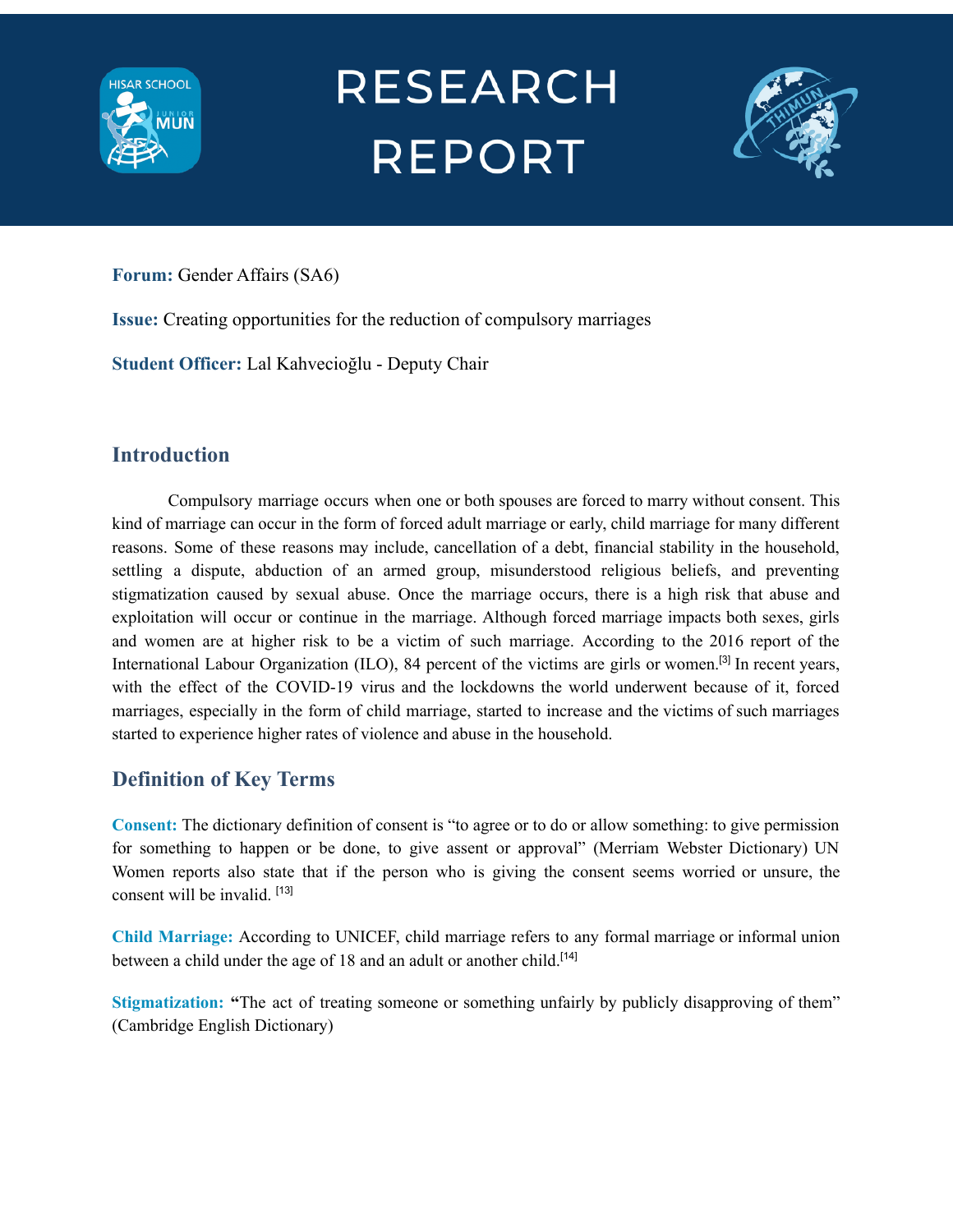



#### **General Overview**

Although compulsory marriage is acknowledged to be a human rights violation, a form of domestic violence and, in the concept of child marriage, child abuse by international documents (such as the resolution adopted by the Human Rights Council on 2 July 2015 about strengthening efforts to prevent and eliminate child, early and forced marriage) it is still a continuing issue harming especially girls and women.

#### **Reasons for Compulsory Marriages**

There are different reasons for the occurrence of compulsory marriages. Mostly ones forcing the partners to marry being the parents, guardians, or relatives, try to justify their actions with the reasoning of cultural and religious traditions. Although there is a concept of arranged marriage in some cultures, it is not the same as compulsory marriage. In an arranged marriage, parents take a leading role in choosing the marriage partner, but the marriage occurs with the consent of both parties. In compulsory marriage, the consent is not given by the partners but by their parents, or the ones who are forcing the marriage. This kind of action, however, is not supported by any religion, and the consent of the ones to be married is a prerequisite of marriage in every religion. Therefore, misunderstood, misrepresented, or wrongly educated religious requirements or beliefs are one cause of compulsory marriages to be justified in different cultures and families. Marriages can be forced by different families, or parties, for financial stability or support as well. In some cases, when there is a dispute like financial debt between two families or parties, families who cannot afford the debt often find the solution in marrying a member of their family with a member of the family whom they are in debt. This way the payment of debt is seen as fulfilled. In other cases where there is financial incapability in the family, a member of the family is forced to be married to a partner with a high financial income as a means of financial support for the family.

Compulsory marriages can be seen even more commonly in conflict zones. Especially girls and women in these regions are being abducted by armed groups and being forcibly assigned as wives to combatants and held captive within such forced marriages. The 2018 reports of UNHCR about the abduction of girls young as 15 by the Islamic State extremist group in Afghanistan can be an example of this violation in conflict zones. [9]

#### **Compulsory Marriage of Women and Girls**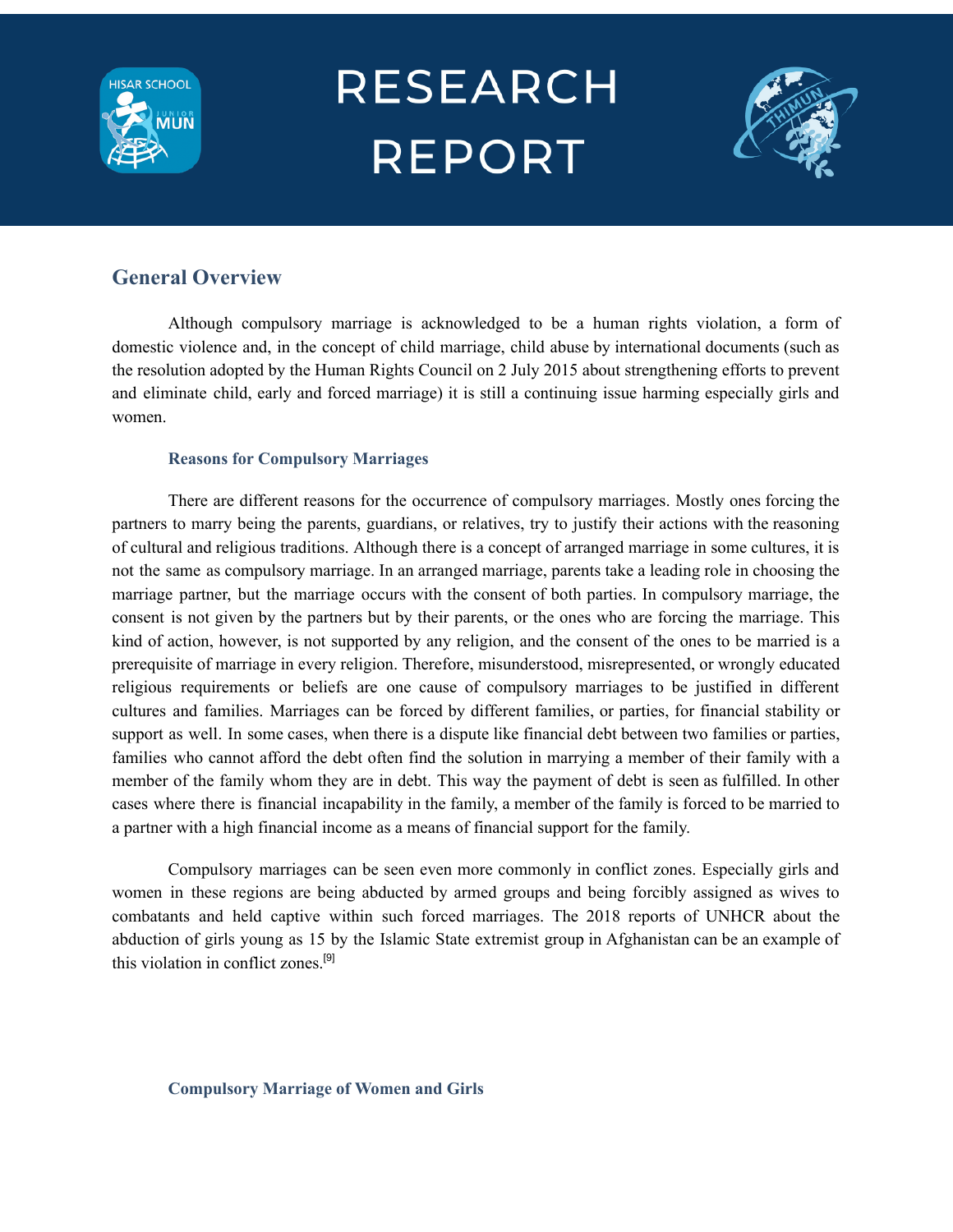



Although compulsory marriage affects everyone, it cannot be neglected that it occurs disproportionally within genders. According to the ILO's Global Estimates of Modern Slavery: Forced Labour and Forced Marriage report of 2016, it has been estimated that 15.4 million people were in forced marriages, approximately 13.5 million being women and girls.<sup>[3]</sup> According to 2021 reports of UNICEF, every year, at least 12 million girls are married before they reach the age of 18. This data also underlines that 28 girls are being married every minute and that one in every five girls is married or in union.<sup>[6][12]</sup> Parents may use forced marriage to ensure a woman will adhere to conservative morals and gender roles. These conservative gender roles often imply that women must get married especially while they are young and that they can only be responsible for the housework such as cleaning or cooking and care work for children, old, and handicapped. Therefore, in these conditions, women are not allowed to work and make financial income and become fully dependent on their partners. Another motive is protecting the family honor with forced marriage. This can be exemplified with the forced marriage of a woman who has been sexually abused to their abuser, or the forced marriage of an unmarried woman who has been impregnated to prevent stigmatization of the woman and the family.



Percentage of women aged 20 to 24 years who were first married or in a union before age 15 and before *age 18, by region*

#### **Effects of Compulsory Marriage**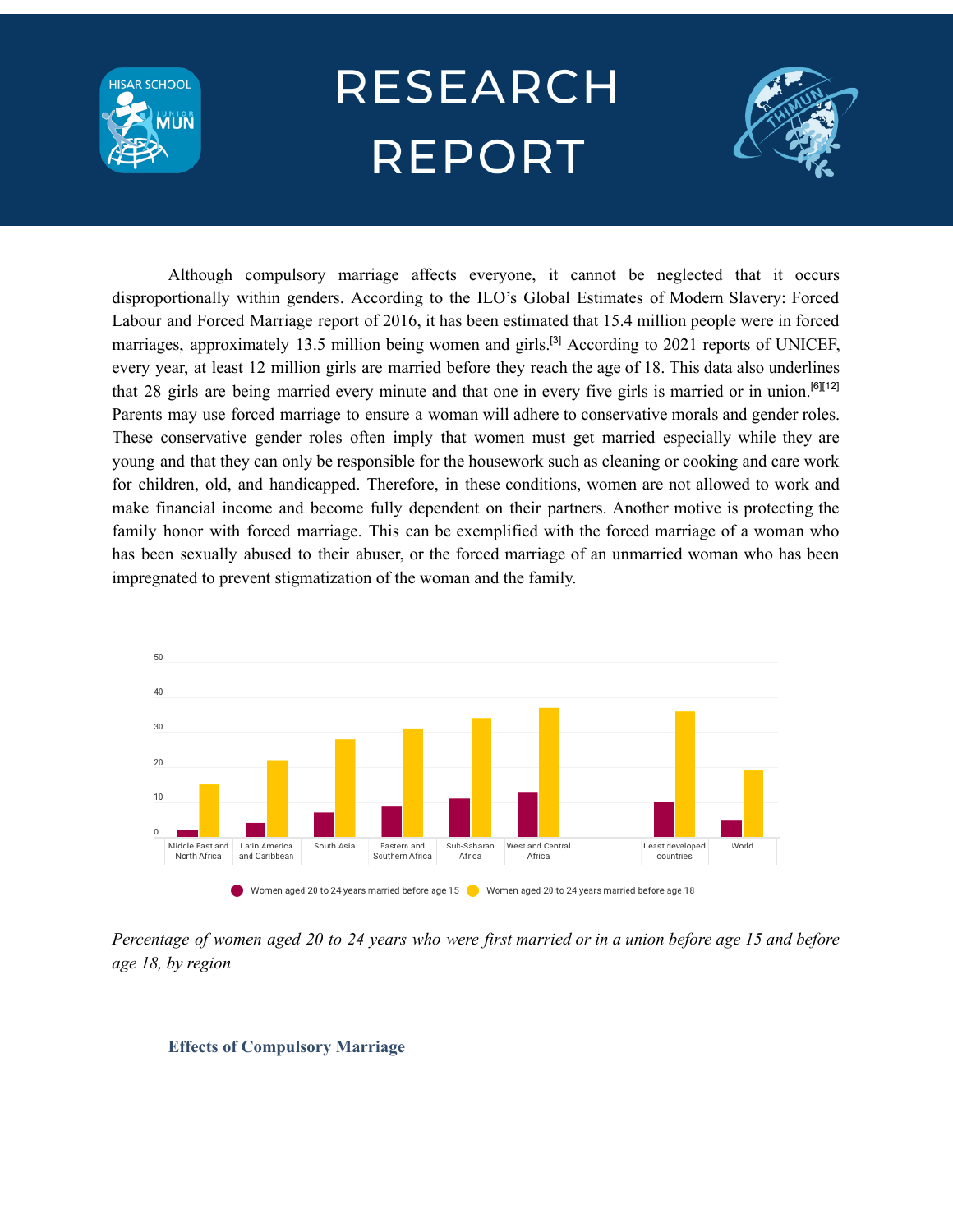



The victims of compulsory marriage often face sexual abuse and domestic violence in the household. Domestic violence can include both physical and psychological violence toward the victim. As a result, most of the victims face physical and mental health issues such as depression, anxiety, eating disorders, self-harm, or suicidal thoughts/behaviors. In most cases, victims are isolated and prevented from getting out of the marriage, and in some cases are held captive in the household. This causes victims, mostly women, to be unable to have a job or provide financial income. Therefore, the victim becomes more dependent on the partner or on the ones who have forced the marriage. The loss of victims' independence also can result in victim doing forced labor in the household, which is a form of modern-day slavery. In forced marriages of children, children become unable to continue their education, and this prevents them from providing a future career for themselves as well. In the cases of child marriage, girls face early pregnancy as a result of sexual abuse and this can cause the death of the newly born child or even the death of the victim herself.

#### **COVID-19 and Compulsory Marriage**

With the COVID-19 outbreak, compulsory marriage and domestic violence rates increased at a high rate around the world. As a result of COVID-19 lockdowns, victims of already abusive forced marriages started to experience even more violence in the household since they were trapped in the house with their abusive partners. UN reports of 2021 can exemplify the increment of domestic violence during the COVID-19 pandemic around the world with the data of 30% increment of reported domestic violence cases in France and 25% increment of calls to emergency services about domestic violence in Argentina during the pandemic.<sup>[15]</sup> Similarly, compulsory marriage rates and especially child marriage rates have been increased during the pandemic. According to UNICEF reports of June 2021, before the pandemic, more than 100 million girls were expected to marry before their eighteenth birthday, and now up to 10 million more girls will be at risk of becoming child brides as a result of the pandemic.<sup>[14]</sup> Some of the main reasons for this increased risk are the results of COVID-19 restrictions such as school closures, increased adolescent pregnancy, disruption to child marriage programming, and economic instability. Therefore, although the rates of forced marriage decreased in recent years, there is a high risk of this improvement being undone with the effects of COVID-19 pandemic, and this can prove that the issue of forced marriages maintains its importance and is not an issue to be neglected.

#### **Major Parties Involved and Their Views**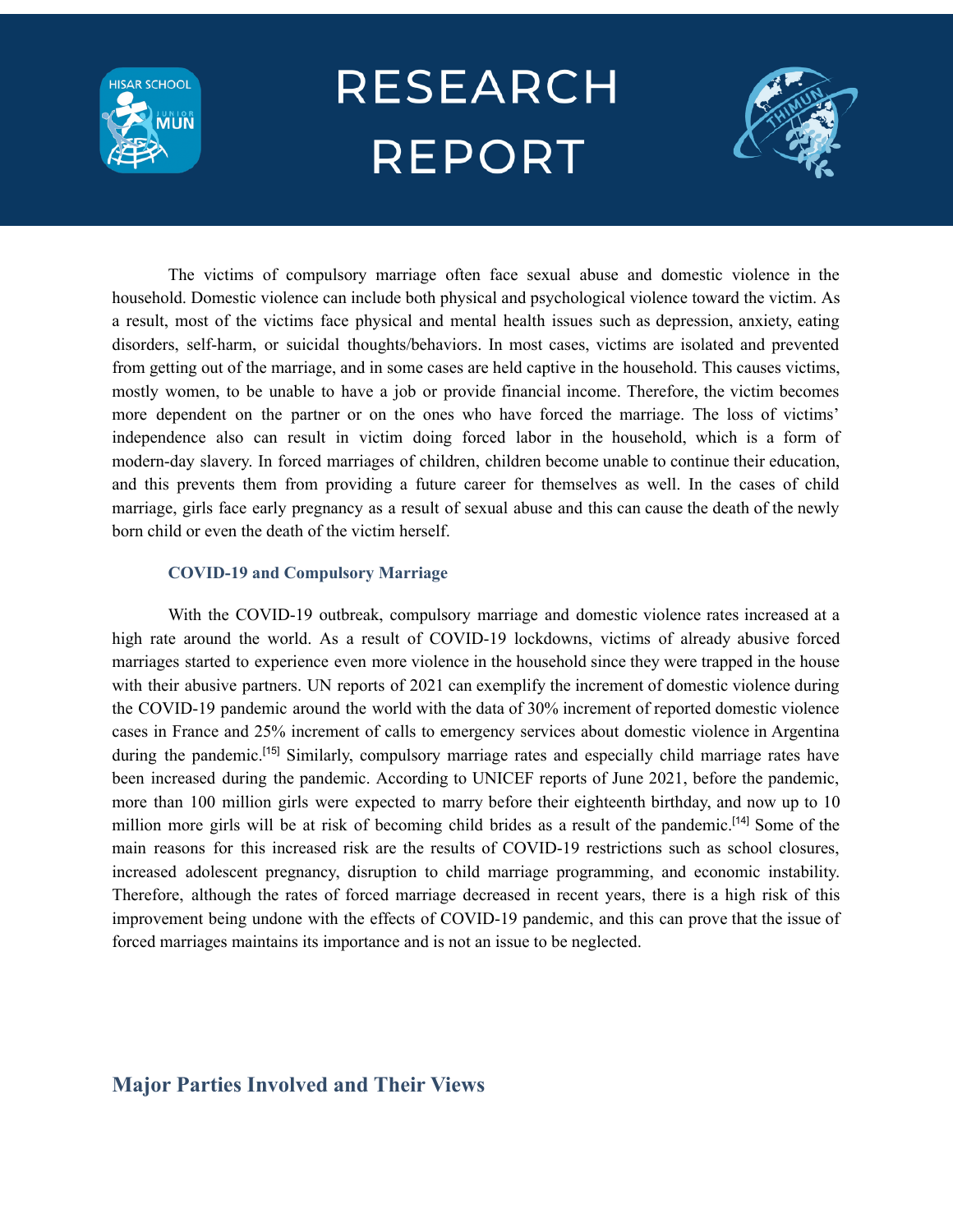



**UN Women:** UN Women is the United Nations entity dedicated to gender equality and the empowerment of women. It delivers programs, policies, and standards that uphold women's human rights including such acts about reducing and preventing forced marriage, especially for women and girls.

**UNICEF:** UNICEF is a UN organization that works in over 190 countries and territories around the world to save children's lives, to defend their rights, and to help them fulfill their potential, from early childhood through adolescence. It also takes different acts and approaches to prevent child marriages, which is a form of forced marriage, around the world. It aims to end child marriage by 2030, which is also stated in The United Nations Sustainable Development Goals.

**Pakistan:** Forced marriage is a great issue in Pakistan. According to the 2018 UK Forced Marriage Unit (FMU) statistics, Pakistan had the highest number of forced marriage cases with 687 reported and handled cases.<sup>[18]</sup> This number making up the 46% of total cases that were handled by FMU of UK, was just the number of reported cases and it is estimated that the number of cases is much higher in the country. Additionally, people from different countries are often being tricked into traveling to Pakistan for forced marriages. Although women and girls have certain legal rights when entering into or attempting to dissolve a marriage in Pakistan, traditional practices and poor response by law enforcement in the country create great obstacles for the ones trying to stop or leave a forced marriage.

**India:** High rates of forced marriage can be seen in the country of India. India is listed as one of the countries that hold the highest rate of especially child marriages with approximately 24 million child brides. Although women and girls in India have equal rights under the law when entering into or dissolving a marriage, in many areas these laws are not followed or enforced. Indian citizens may choose to be married under civil or religion-based marriage laws, and civil marriage laws do not extend to some places in the country such as the state of Jammu and Kashmir. Forced marriage cases can be seen at very high rates in these two states specifically since they follow religion-based marriage laws which are sometimes altered to allow child and forced marriages. An example of this can be given with the tradition of arranged marriage which is common in India. Although consent of both parents is needed for the marriage to happen in an arranged marriage as well, since the parents usually play a role in picking the partner, they sometimes give themselves the right to give the consent for the marriage as well. This way, a lot of forced marriage incidents in the country are hidden behind the concept of arranged marriage.

**Afghanistan:** According to the Afghanistan Independent Human Rights Commission, between 60 to 80 percent of all marriages in Afghanistan are forced. Additionally, in almost 50 percent of cases, women are married before the age of 18. Abductions of armed groups have a big impact on these high rates of forced marriage in the region. Especially after the recent takeover of the extremist group named Taliban in the region, many women and girls were taken and been threatened by Taliban members to forcibly marry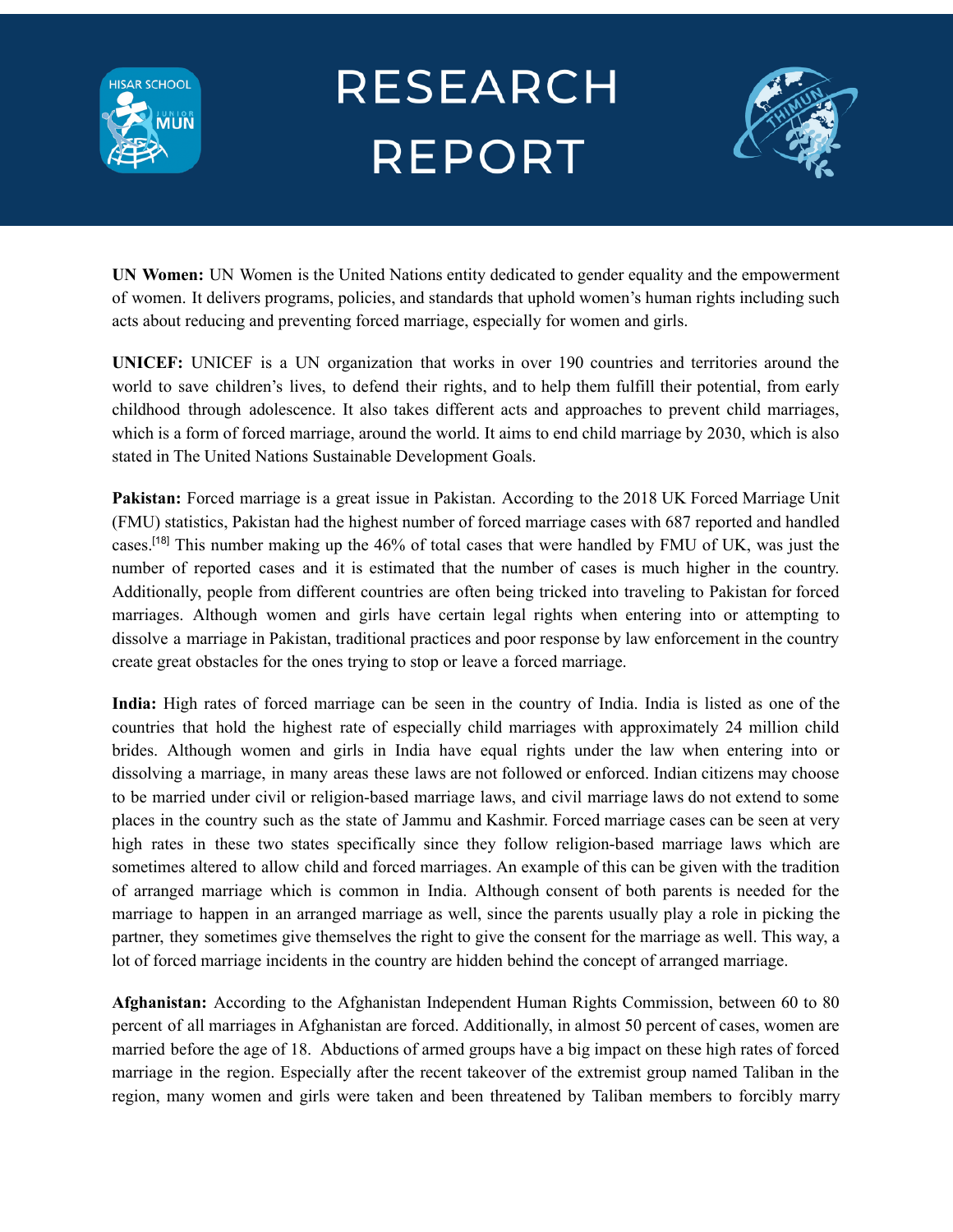



them. Many women and girls in the country stepped into a case of forced marriage out of fear for their family's or their own lives.

**Somalia:** Women and girls in Somalia have limited rights when entering into or attempting to dissolve a marriage and there is some uncertainty in the enforced laws. For example, Article 28 (5) implies that individuals can marry once they reach the "age of maturity" but there are no specific definitions for this term and no explicit laws against child marriage. According to UNICEF reports, approximately 45.3% of girls in Somalia are married before turning 18. Additionally, while divorce is available to both men and women, it is much harder for a woman to obtain. A woman pursuing a divorce may have to give up custody of her child, property, and financial settlements. In the concept of forced marriage in the region, it is also common for parents to give consent for the marriage instead of the individual who is to be married In this case when the individual tries to refuse or escape the marriage, she mostly asked by her parents to choose between "a curse or a blessing". Curse means that she will be cursed by her family if she steps out of the marriage, and bless means she will be blessed in her new marriage with her arranged partner. Mostly, women and girls who face this choice fear being cursed by their family and therefore have to stay in the marriage although they want to leave.

#### **Timeline of Events**

| <b>30 April 1957</b> | "Supplementary Convention on the Abolition of Slavery, the Slave Trade, and<br>Institutions and Practices Similar to Slavery" entered into force |
|----------------------|--------------------------------------------------------------------------------------------------------------------------------------------------|
| 9 December 1964      | "Convention on Consent to Marriage, Minimum Age for Marriage and<br>Registration of Marriages" entered into force                                |
| 2 April 2014         | OHCHR published the report of preventing and eliminating child, early, and<br>forced marriage.                                                   |
| 2 July 2015          | Resolution on strengthening efforts to prevent and eliminate child, early and<br>forced marriage was adopted by the Human Rights Council.        |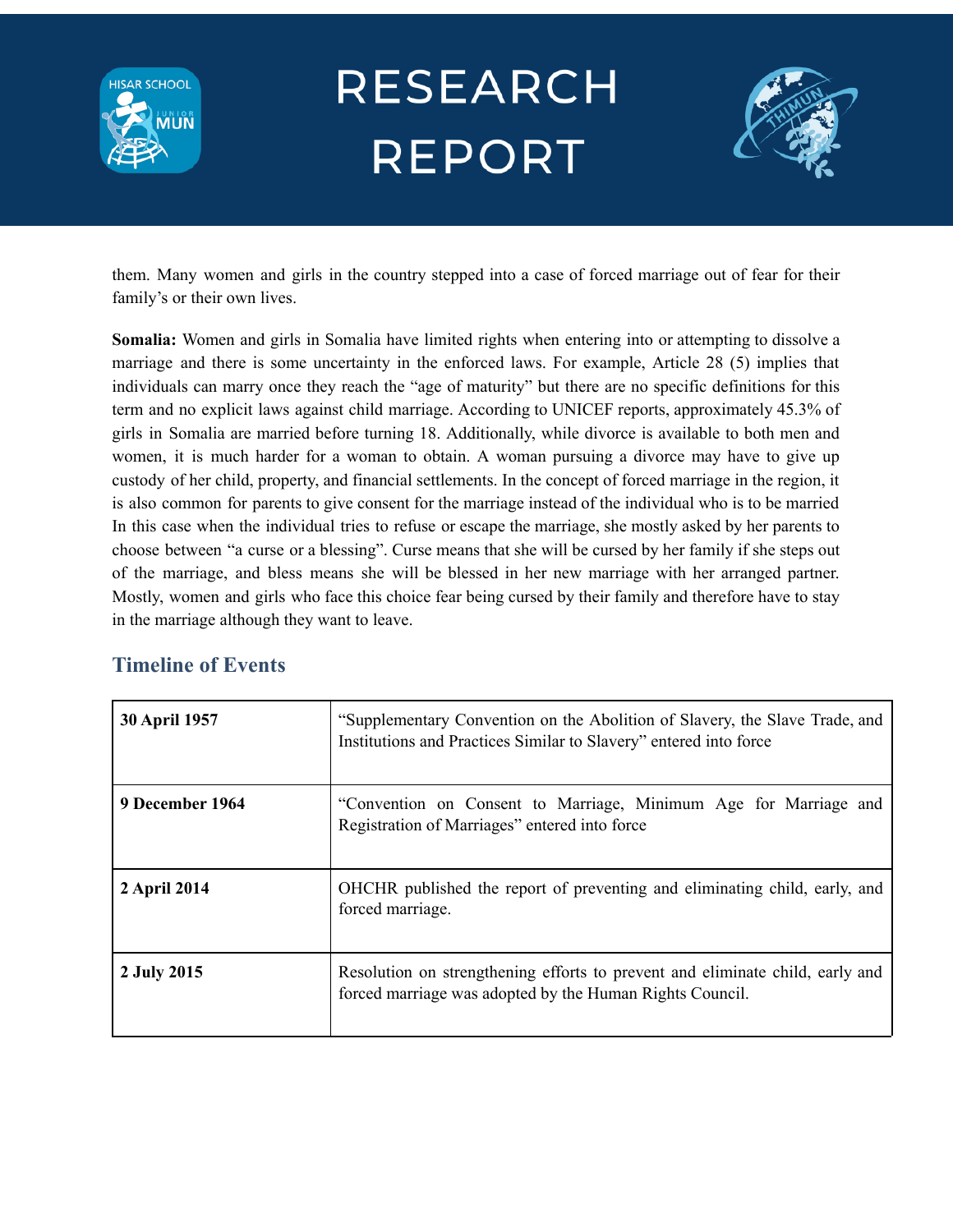



#### **Treaties and Events**

**Convention on Consent to Marriage, Minimum Age for Marriage and [Registration](https://www.ohchr.org/EN/ProfessionalInterest/Pages/MinimumAgeForMarriage.aspx) of Marriages:** Article 1 of this UN convention clearly states that no marriage can be legally entered into without the full and free consent of both parties and such consent should be expressed by them in person. Therefore this convention proves compulsory marriage to be against the law.

**Report of the Office of the United Nations High Commissioner for Human Rights on preventing and eliminating child, early, and forced marriage [\(A/HRC/26/22\)](https://undocs.org/A/HRC/26/22):** This report looks at existing measures and strategies to prevent and eliminate child, early, and forced marriage with a particular focus on achievements, challenges, best practices, and implementation gaps.

**Resolution adopted by the Human Rights Council about strengthening efforts to prevent and eliminate child, early and forced marriage ([A/HRC/RES/29/8](https://documents-dds-ny.un.org/doc/UNDOC/GEN/G15/163/06/PDF/G1516306.pdf?OpenElement)):** This is the first Human Rights Council resolution that recognizes child and forced marriage as a human rights violation especially with its Article 1 stating: "Recognizes that child, early and forced marriage constitutes a violation, abuse or impairment of human rights and a harmful practice that prevents individuals from living their lives free from all forms of violence, and that it has wide-ranging and adverse consequences for the enjoyment of human rights, such as the right to education and the right to the highest attainable standard of health, including sexual and reproductive health;"

**[Supplementary](https://www.ohchr.org/EN/ProfessionalInterest/Pages/SupplementaryConventionAbolitionOfSlavery.aspx) Convention on the Abolition of Slavery, the Slave Trade, and Institutions and [Practices](https://www.ohchr.org/EN/ProfessionalInterest/Pages/SupplementaryConventionAbolitionOfSlavery.aspx) Similar to Slavery:** Convened by Economic and Social Council, Article 1(c) of this convention states that any act or institution making a woman to marry, without her right to refuse, with payment in return, allowing a relative or a clan to have a right on transferring a woman to another person, or making a woman be inherited by another person on the death of her husband should be abolished and abandoned. This convention can also imply that some forms of forced marriage that include trafficking for marriage and forced labor can be counted as a form of slavery.

#### **Evaluation of Previous Attempts to Resolve the Issue**

To tackle the issue of forced marriage, one of the first solution attempts taken was the 1964 Convention on Consent to Marriage, Minimum Age for Marriage and Registration of Marriages Article 1. This article states that for a marriage to be legally entered into, full and free consent of both parties expressed by themselves in person is necessary. This provided compulsory marriage to be against international law.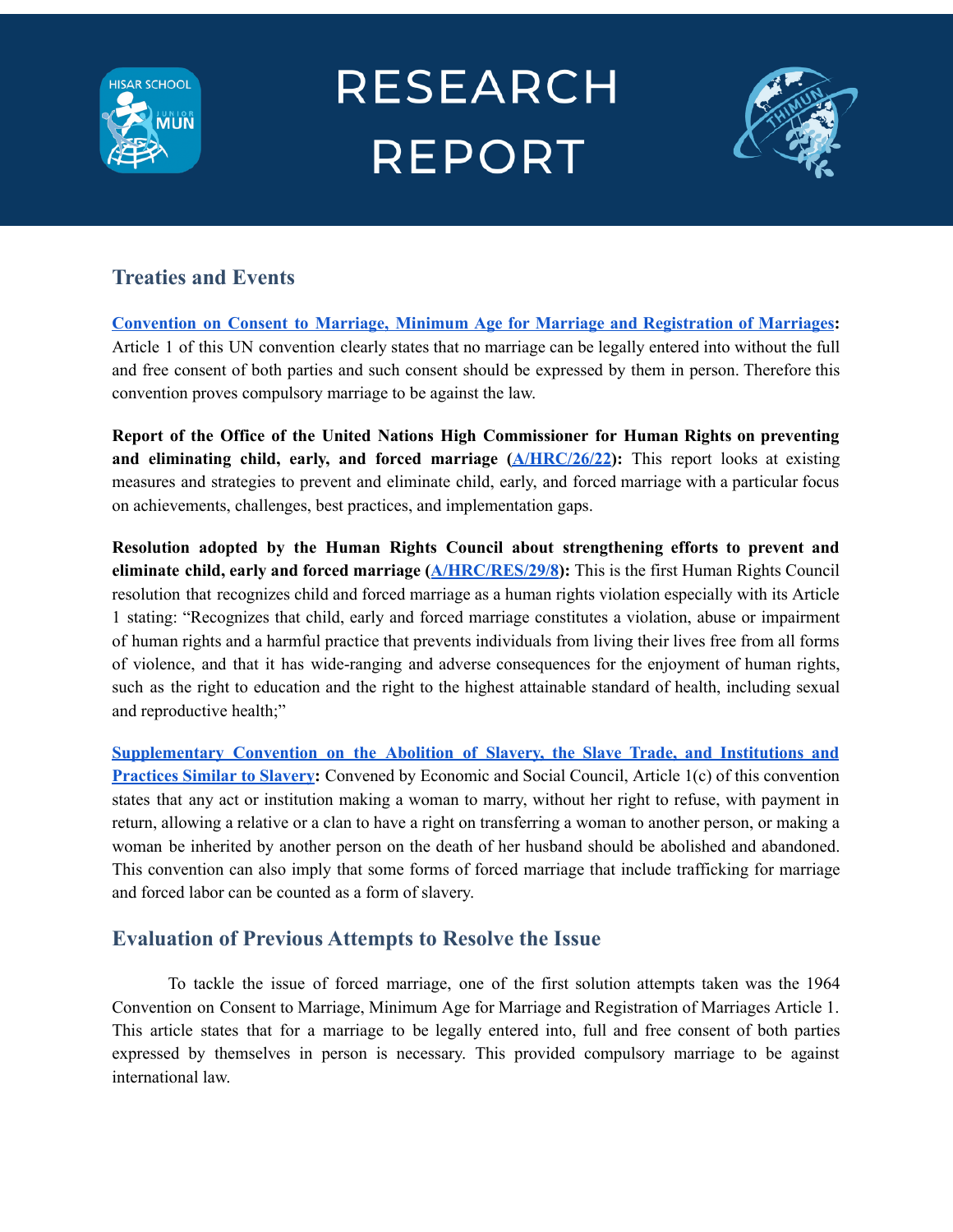



In recent years several reports and resolutions have been adopted to prevent this issue as well. For instance, in 2014, a resolution on preventing and eliminating child, early, and forced marriage was adopted by the Human Rights Council. While recognizing child and forced marriage as human rights violations, this resolution encouraged strategies such as taking legislative measures (amendments to laws to raise the minimum age of marriage to 18 for both girls and boys, prohibition of child and forced marriage…), providing policies, action plans and coordination mechanisms (national coordination among government bodies, United Nations agencies and civil society organizations such as Alliance to End Child Marriage in Ethiopia), engagement of religious and traditional leaders and service providers, education and empowerment of girls and women, awareness-raising, and protection measures (specifically designed temporary shelters, support services for suspected victims). After this resolution, other reports and resolutions have been adopted having the same intention of preventing forced and child marriages. These reports and resolutions include the 2016 report of the Secretary-General about the child, early and forced marriage ( $\frac{A}{71/253}$ ), 2017 report of Human Rights Council about the expert workshop on the impact of existing strategies and initiatives to address child, early and forced marriage [\(A/HRC/35/5](https://documents-dds-ny.un.org/doc/UNDOC/GEN/G17/075/27/PDF/G1707527.pdf?OpenElement)) 2018 report of the Secretary-General about promotion and protection of the rights of children on the issue of child early and forced marriage  $(A/73/257)$  $(A/73/257)$  $(A/73/257)$ , and 2019 report of OHCHR on the child, early, and forced marriage in humanitarian settings ([A/HRC/41/19](https://documents-dds-ny.un.org/doc/UNDOC/GEN/G19/117/83/PDF/G1911783.pdf?OpenElement)).

Although these reports had positive impacts on reducing forced marriages around the world, they couldn't prevent the issue completely. Some reasons for this have been provisions regarding the child, early and forced marriage often being contained in various, sometimes conflicting laws (like India), effective implementation of the law often being constrained by the continued presence of underlying conditions such as gender inequality, persistent traditions in favor of early and forced marriage, humanitarian crises and though economic conditions, lack of coordination and limited capacity to address the issue of child, early and forced marriage, and lack of data and evidence on the child, early and forced marriage.

#### **Possible Solutions**

Education is one of the most important steps that should be taken in order to prevent forced marriage around the world. As it has been stated before wrongly represented, or traditions such as arranged marriage are one of the biggest factors that make forced marriage still be applied in some communities. Therefore, education for especially girls and women plays an important role in, for example, understanding the difference between arranged and forced marriages, and also understanding their rights. Most of the individuals, mostly women and girls, don't get the chance to learn their rights when it comes to marriage, especially if they are raised in a community that supports traditions in favor of forced marriage, and therefore these individuals can't speak up or stand up for their rights and be forced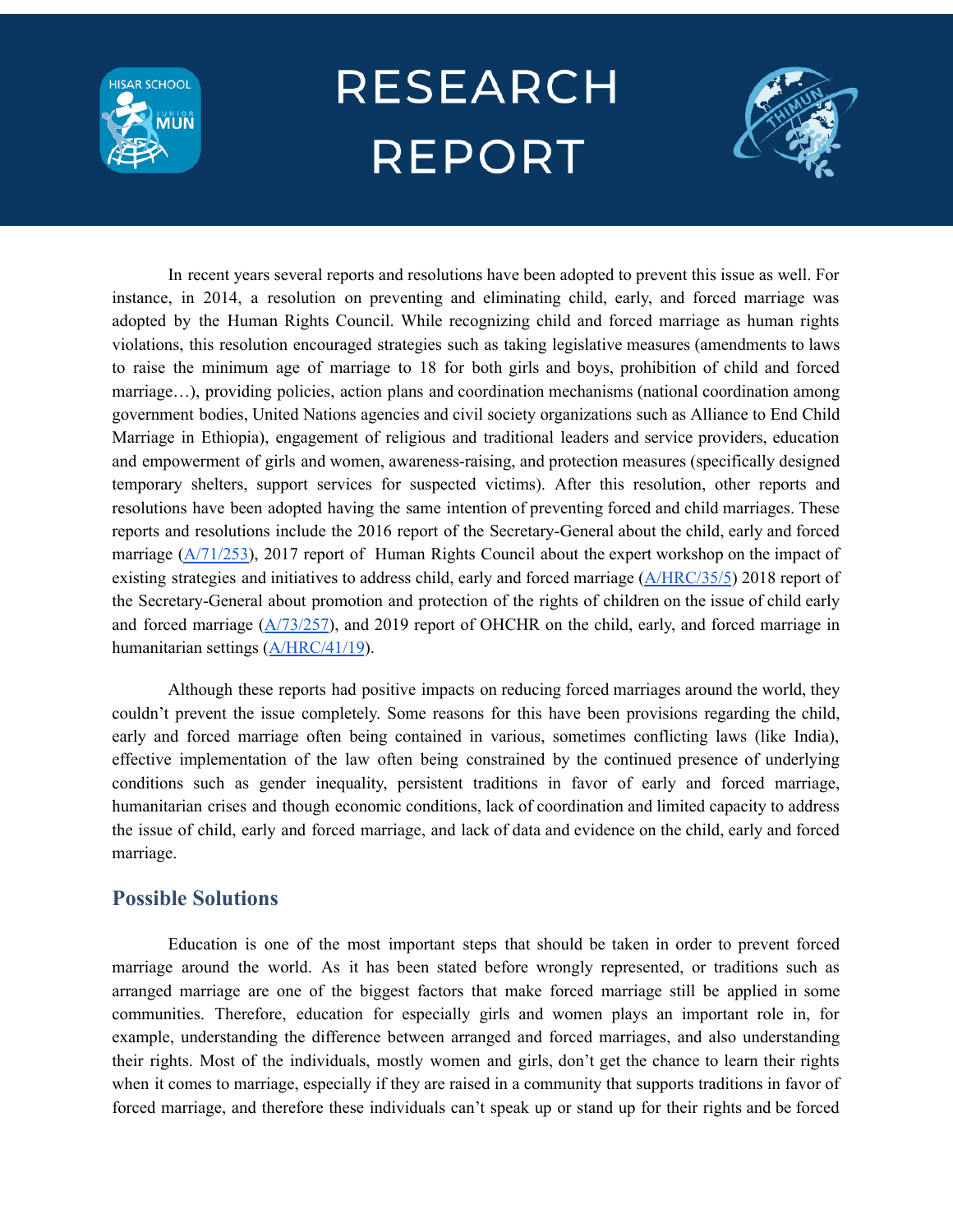



into a marriage without the chance to reject. So, the education of women and girls on their rights and the right representation of traditional and religious acts in education play a really important role in solving this issue.

#### **Bibliography**

Human Trafficking Search. (2021, May 21). *Forced marriage: A form of modern-day slavery*. Human Trafficking Search. Retrieved January 20, 2022, from https://humantraffickingsearch.org/forced\_marriage/

*What is forced marriage? Leaflet - gov.uk*. (n.d.). Retrieved January 20, 2022, from https://assets.publishing.service.gov.uk/government/uploads/system/uploads/attachment\_data/file/ 879929/What Is Forced Marriage leaflet.pdf

*Global estimates of modern slavery*. (n.d.). Retrieved January 20, 2022, from https://www.ilo.org/wcmsp5/groups/public/---dgreports/---dcomm/documents/publication/wcms\_57 5479.pdf

*Forced marriage: Trafficked through marriage.* End Slavery Now. (n.d.). Retrieved January 20, 2022, from https://www.endslaverynow.org/learn/slavery-today/forced-marriage

*Forced marriage and the many faces of human traf icking*. The AHA Foundation. (2015, March 20). Retrieved January 20, 2022, from https://www.theahafoundation.org/forced-marriage-and-the-many-faces-of-human-trafficking/

*Child, early and forced marriage, including in humanitarian settings*. OHCHR. (n.d.). Retrieved January 22, 2022, from https://www.ohchr.org/EN/Issues/Women/WRGS/Pages/ChildMarriage.aspx

Rauf, B., Saleem, N., Clawson, R., Sanghera, M., & Marston, G. (2018, January 2). *Forced marriage: Implications for mental health and intellectual disability services: Advances in psychiatric treatment*. Cambridge Core. Retrieved January 22, 2022, from https://www.cambridge.org/core/journals/advances-in-psychiatric-treatment/article/forced-marriage -implications-for-mental-health-and-intellectual-disability-services/AC591C015B16EC5BC736227 A00FCDADD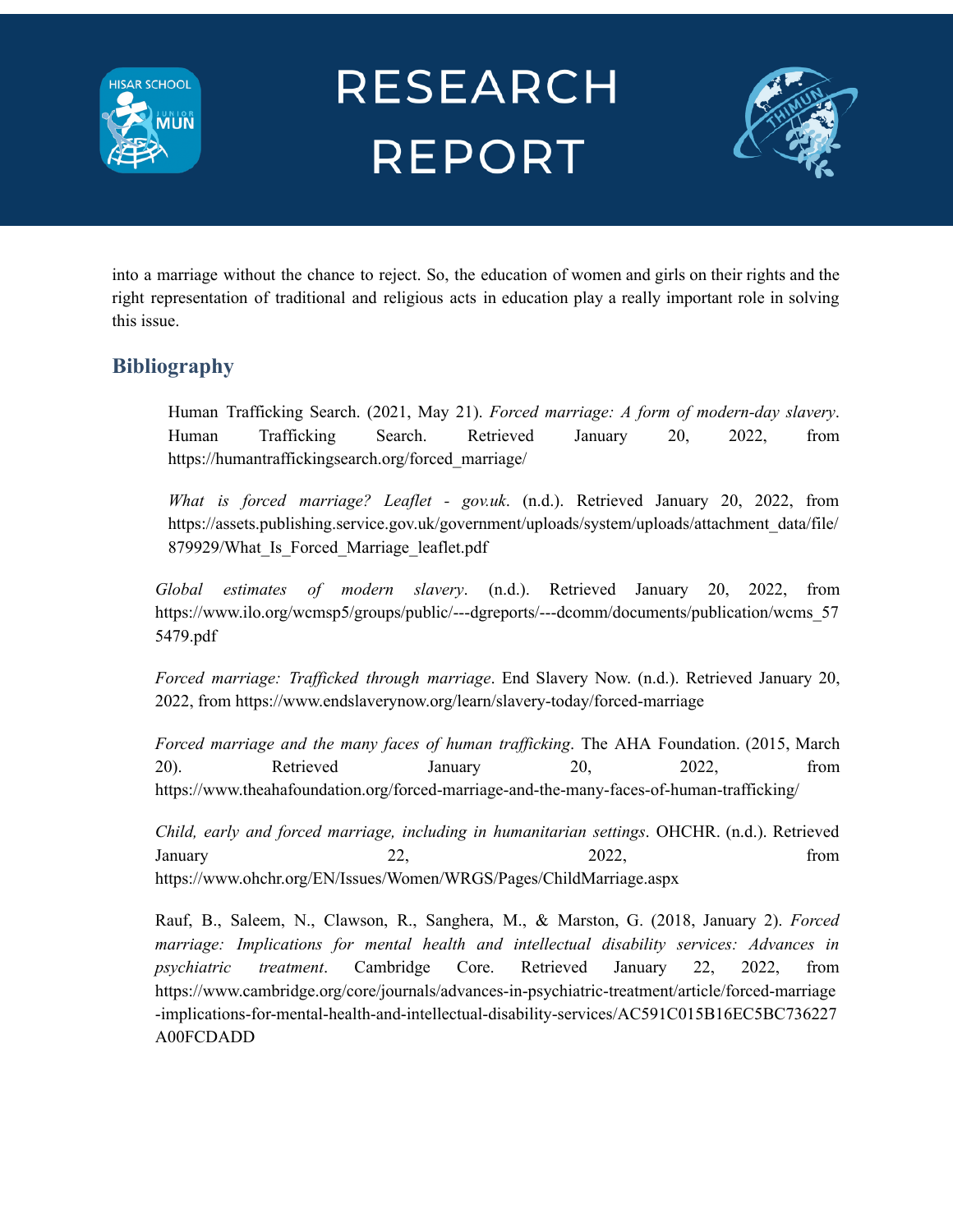



United Nations High Commissioner for Refugees. (n.d.). *Rape, forced marriages, and child soldiers - life under Islamic State in Afghanistan*. Refworld. Retrieved January 22, 2022, from https://www.refworld.org/docid/5bc05267a.html

*Report: Tahirih survey on forced marriage in immigrant ...* (n.d.). Retrieved January 22, 2022, from https://www.tahirih.org/wp-content/uploads/2015/03/REPORT-Tahirih-Survey-on-Forced-Marriage -in-Immigrant-Communities-in-the-United-States.pdf

*Child marriage in armed conflict*. International Review of the Red Cross. (2019, August 1). Retrieved January 22, 2022, from https://international-review.icrc.org/articles/child-marriage-armed-conflict

*Child marriage*. UNICEF DATA. (2021, December 22). Retrieved January 22, 2022, from https://data.unicef.org/topic/child-protection/child-marriage/

*When it comes to consent, there are no blurred lines*. UN Women. (n.d.). Retrieved January 22, 2022, from https://www.unwomen.org/en/news/stories/2019/11/feature-consent-no-blurred-lines

*Child marriage*. UNICEF. (2021, March 7). Retrieved January 22, 2022, from https://www.unicef.org/protection/child-marriage

MediLexicon International. (n.d.). *How COVID-19 affects domestic violence rates*. Medical News Today. Retrieved January 22, 2022, from https://www.medicalnewstoday.com/articles/lessons-never-learned-how-covid-19-affects-domesticviolence-rates#Domestic-violence-spikes-during-COVID-19

*HQ homepage*. UN Women. (2021, December 22). Retrieved January 23, 2022, from https://www.unwomen.org/en

*About UN women*. UN Women. (n.d.). Retrieved January 23, 2022, from https://www.unwomen.org/en/about-us/about-un-women

*What we do*. UNICEF. (n.d.). Retrieved January 23, 2022, from https://www.unicef.org/what-we-do

*Forced Marriage Unit Statistics 2018 - Gov.uk*. (n.d.). Retrieved January 23, 2022, from https://assets.publishing.service.gov.uk/government/uploads/system/uploads/attachment\_data/file/8 82532/Forced Marriage Unit Statistics 2018 revised final.pdf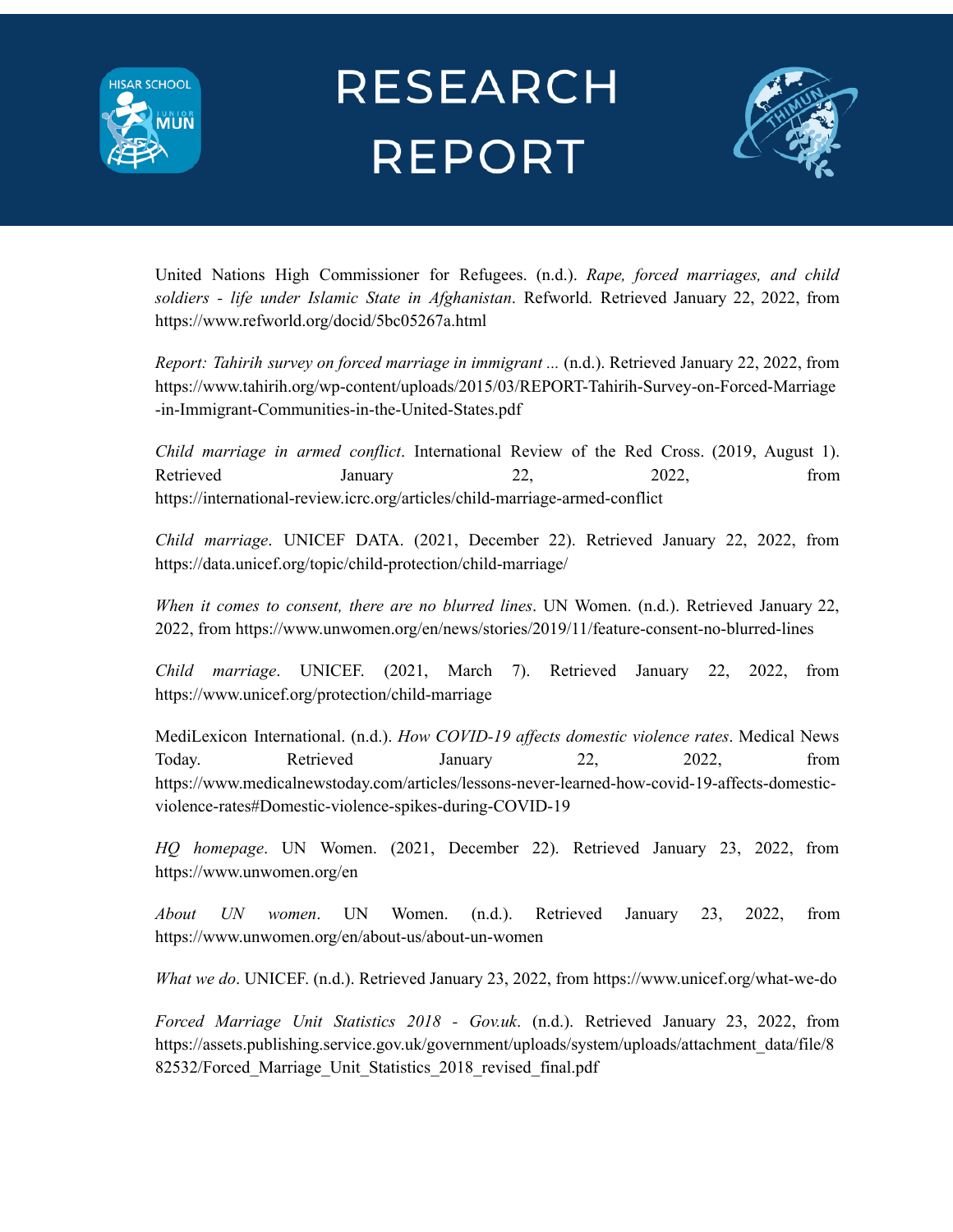



*Forced marriage overseas: Pakistan*. Tahirih - Forced Marriage Initiative. (2020, September 1). Retrieved January 23, 2022, from https://preventforcedmarriage.org/forced-marriage-overseas-pakistan/

*Forced marriage overseas: India*. Tahirih - Forced Marriage Initiative. (2020, September 1). Retrieved January 23, 2022, from https://preventforcedmarriage.org/forced-marriage-overseas-india/

*Forced marriage in Afghanistan: Suicide as a final resort*. Qantara.de. (n.d.). Retrieved January 23, 2022, from https://en.qantara.de/content/forced-marriage-in-afghanistan-suicide-as-a-final-resort

Smucker, P. (2021, October 13). *The Taliban's forced marriages*. – The Diplomat. Retrieved January 23, 2022, from https://thediplomat.com/2021/10/the-talibans-forced-marriages/

*Forced marriage overseas: Somalia*. Tahirih - Forced Marriage Initiative. (2020, September 1). Retrieved January 23, 2022, from https://preventforcedmarriage.org/forced-marriage-overseas-somalia/

*The Federal Republic of Somalia Provisional Constitution*. (n.d.). Retrieved January 23, 2022, from https://constitutionnet.org/sites/default/files/adopted constitution eng final for printing 19sept12  $-1.$ pdf

Ghada Ferchichi - March 8, -, G. F., Ghada Ferchichi - March 4, Ghada Ferchichi - March 2, here, P. enter your name, Ghada Ferchichi - February 25, apk, sky777, & Commenter, A. W. P. (2020, September 4). *Somalia: A new law placing children at risk of marriage*. africadailyreviews.com. Retrieved January 23, 2022, from https://africadailyreviews.com/featured/somalia-a-new-law-placing-children-at-risk-of-marriage/